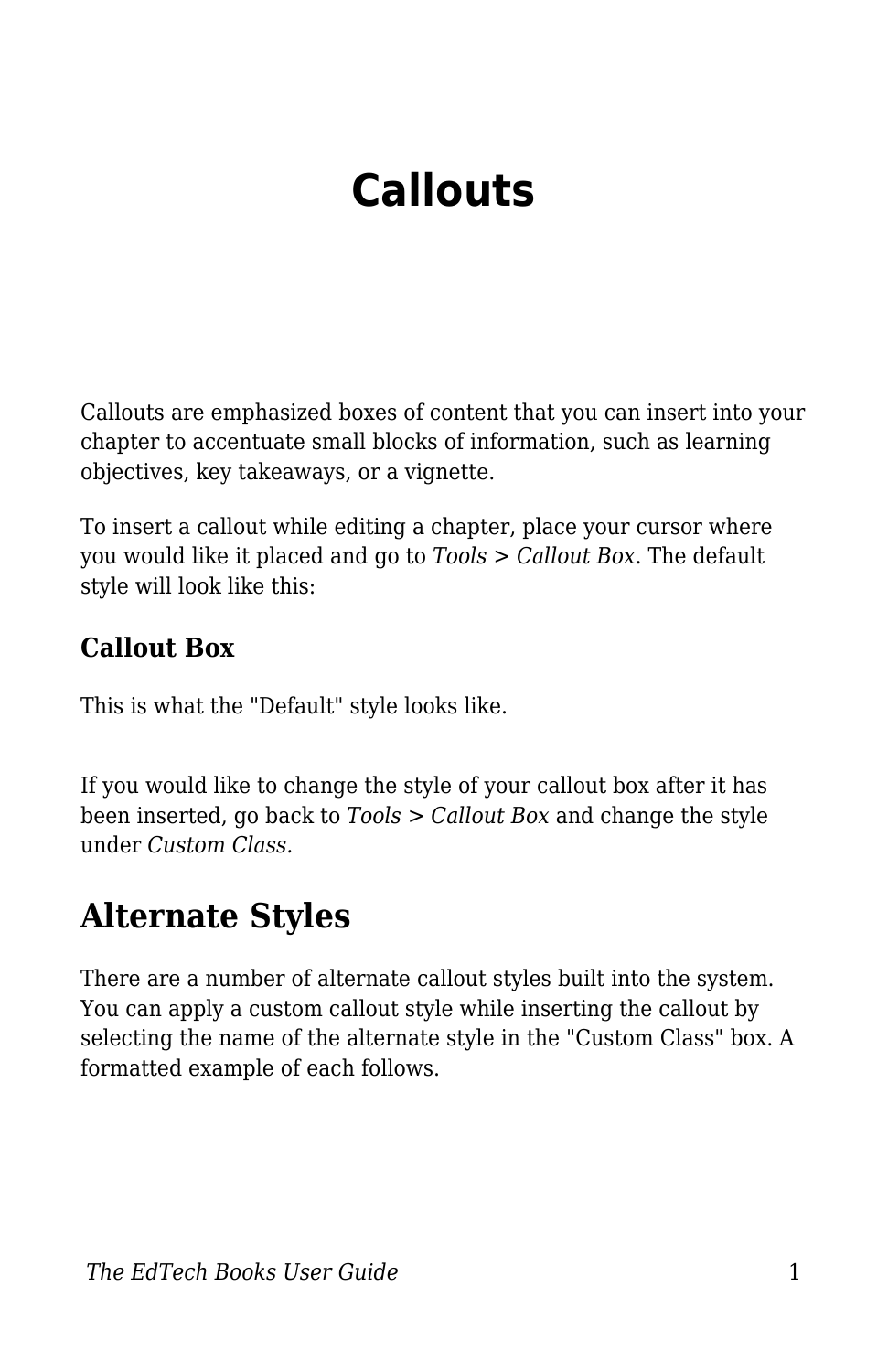### **Alternate Style "Positive"**

Select *Positive* as the custom class.

### **Alternate Style "Negative"**

Select *Negative* as the custom class.

### **Alternate Style "Objectives"**

Select *Objectives* as the custom class.

#### **Alternate Style "Exercises"**

Select *Exercises* as the custom class.

### **Alternate Style "Information"**

Select *Information* as the custom class.

### **Hidden Note Class**

Additionally, a "Hidden Note" class is also available. These are for collaborative editing purposes. They will be visible to book and chapter editors but not to other readers.

### **Bootstrap Color Classes**

Alternatively, you can also use **Bootstrap's color classes** to modify either the callout or any of its contents by adding a text-color or bg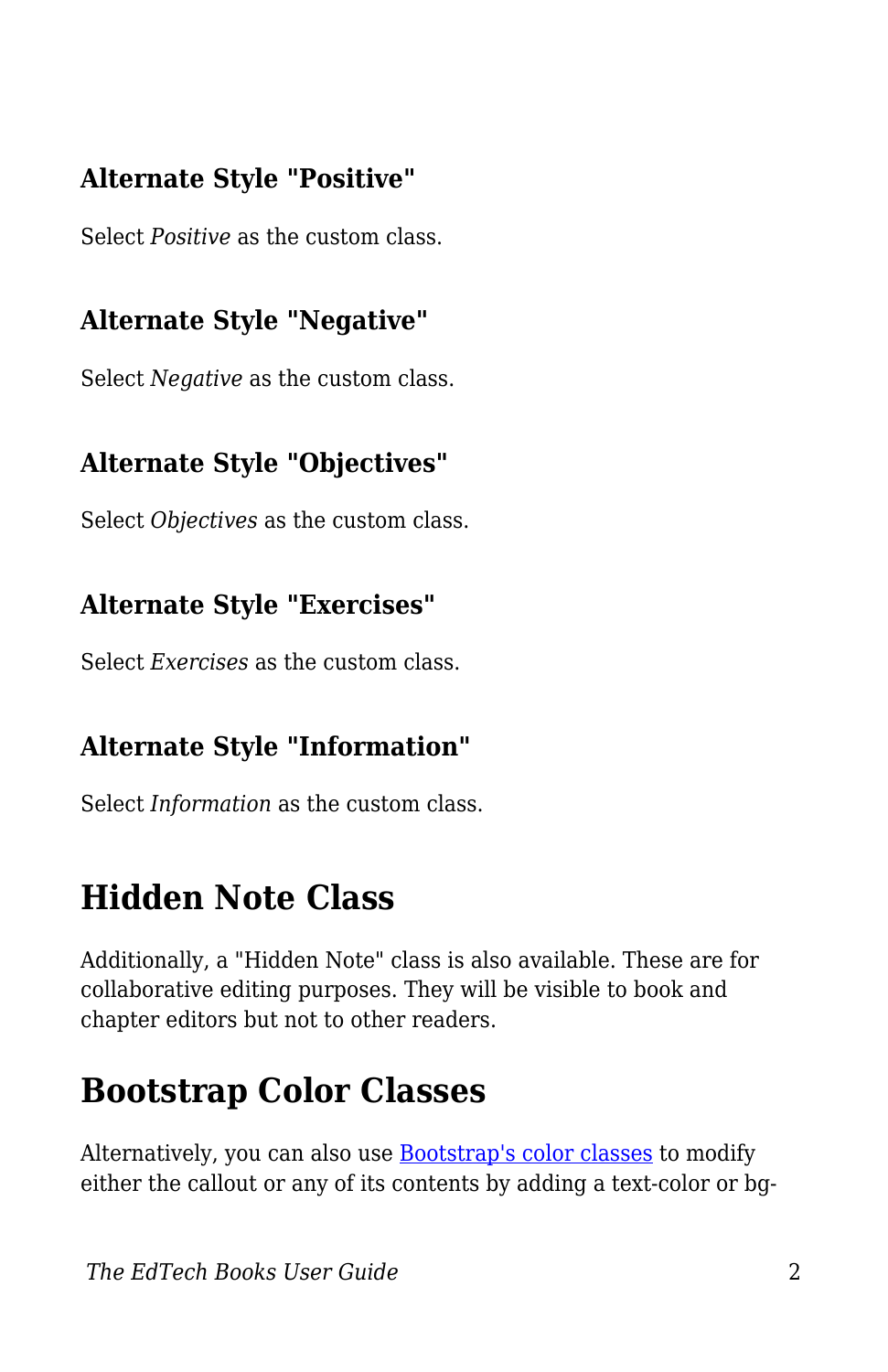color class. Here's an example:

### **Heading with the "text-light" and "bg-primary" Classes**

The callout has the "text-primary" and "bg-light" classes added to it.

You can also modify the header directly by placing your cursor on the heading and selecting Formats > Bootstrap Headings. Not all changes will be visible in the WYSIWYG, so you should save the chapter to see the color change.

## **Custom Formats via CSS**

You can also modify the formatting of callout classes across your entire book. In the example below, an additional class was assigned to the callout of "callout-example," and then the following custom CSS was added to the book by going to Advanced > Custom CSS:

```
#chapter-container div.callout-example { background-
color: white; }
#chapter-container div.callout-example h3 {
background-color: pink; }
```
### **Custom Colors via CSS Override**

Change the custom CSS for the book.

Alternatively, you can also override the look of all callouts in your book by applying a similar custom style to the entire callout class, such as the following:

```
#chapter-container div.callout { background-color:
```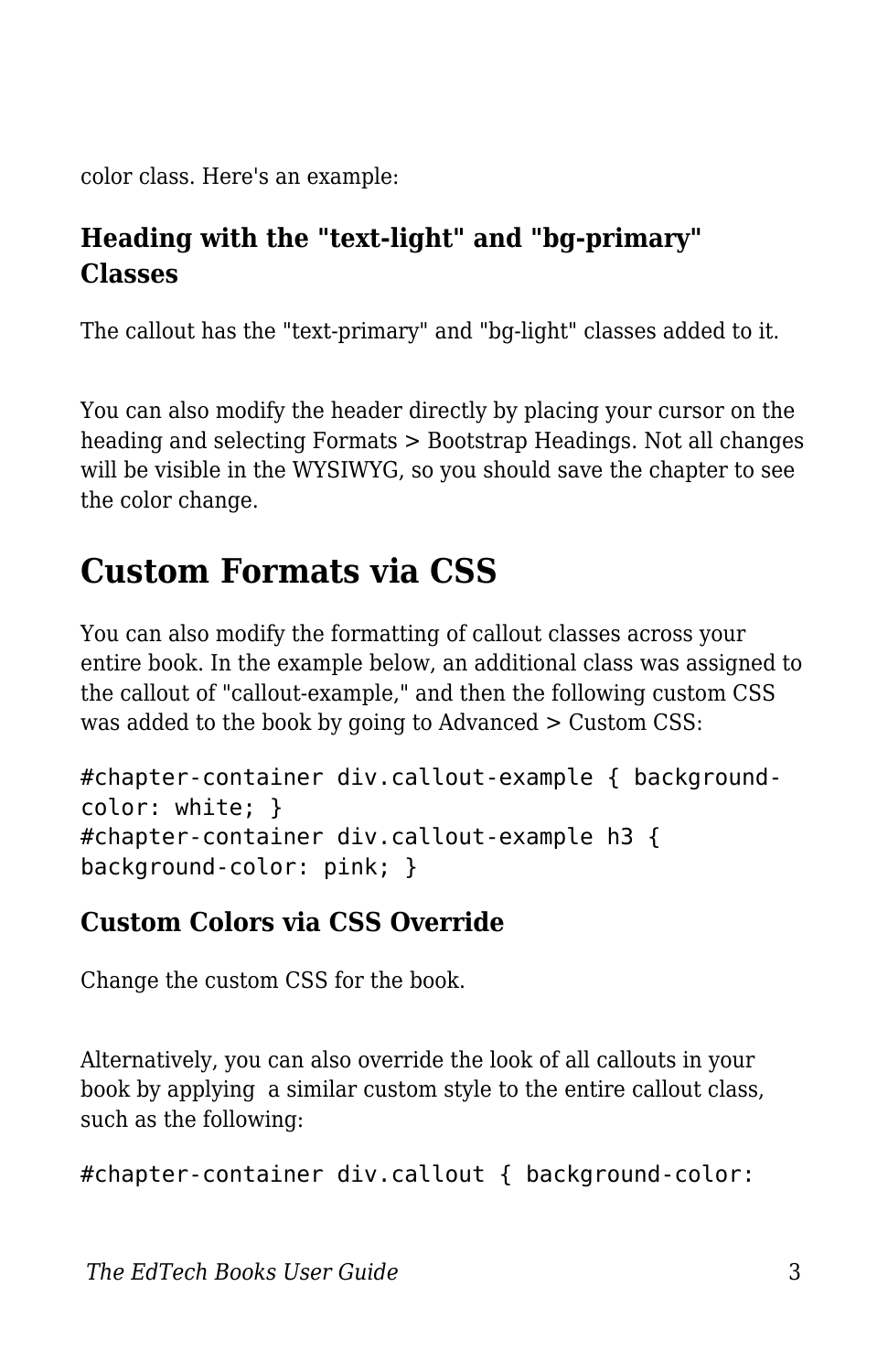```
white; }
#chapter-container div.callout h3 { background-color:
pink; }
```
### **Custom Formats via the Style Attribute**

As with any element, you can apply custom formatting to a single callout by editing its "style" attribute in the HTML directly, but this will not propagate to other callouts. An example of doing this to increase the size of the callout's text would be as follows:

style="font-size: 1.4em;"

# **Example Style Editing**

This callout's "style" tag was changed.

### **HTML Structure and Headings**

To make a callout, you simply need a div with the class "callout" assigned to it.

Callouts are designed to start with the H3 class as the highest heading (do not use H1 or H2 tags in your callout).

If you include a H3 element as the first element inside the callout, it will be properly formatted as the callout's title (with the top borders rounded and with no spacing at the top). If you wish to include multiple H3 elements inside a single callout, you can fix the rounded corners of subsequent H3 elements by adding the "no-border-radius" class to them.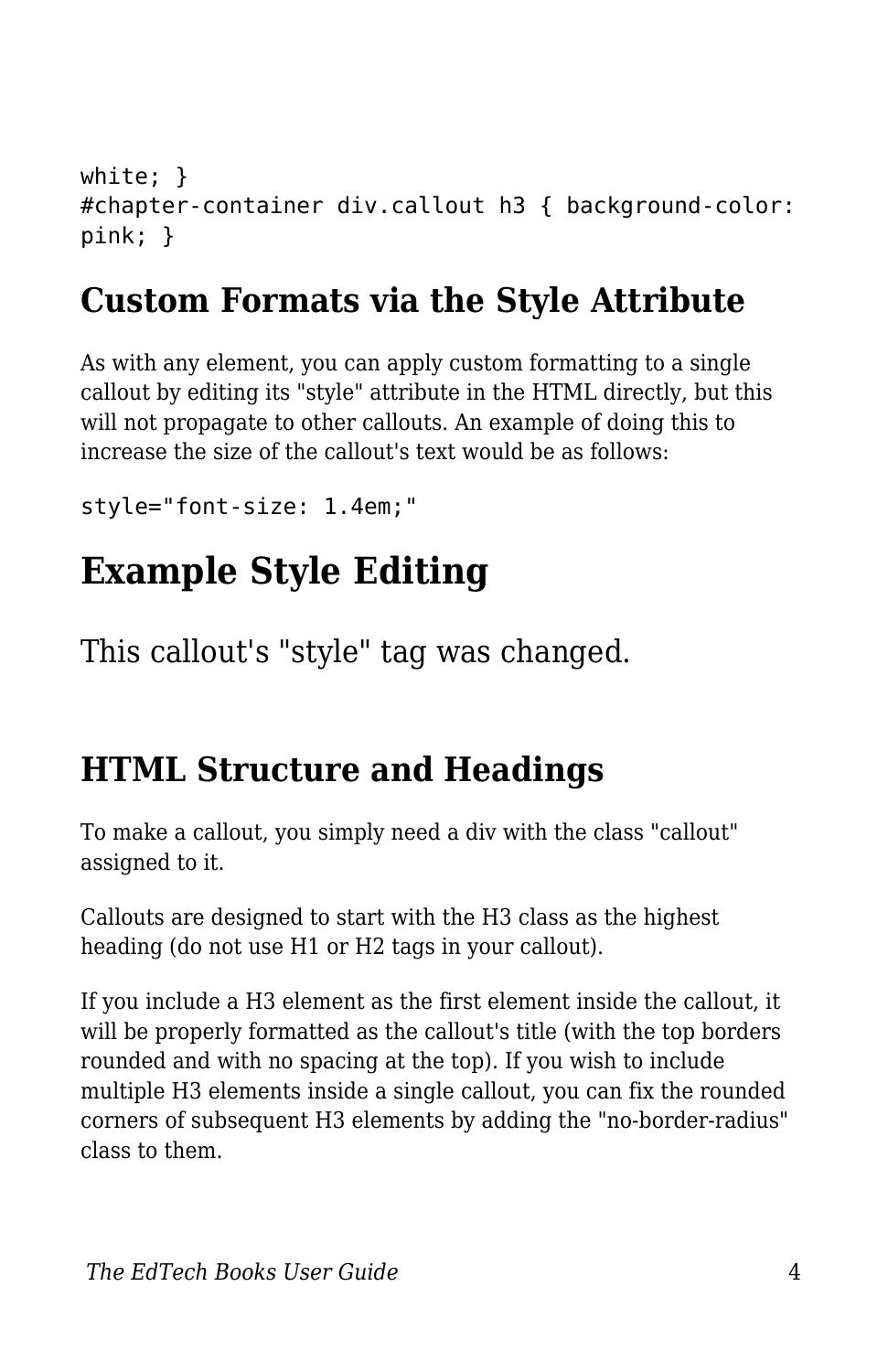### **Example H3**

Example content goes here.

### **Example of H3 with "no-border-radius" class**

Example content goes here.